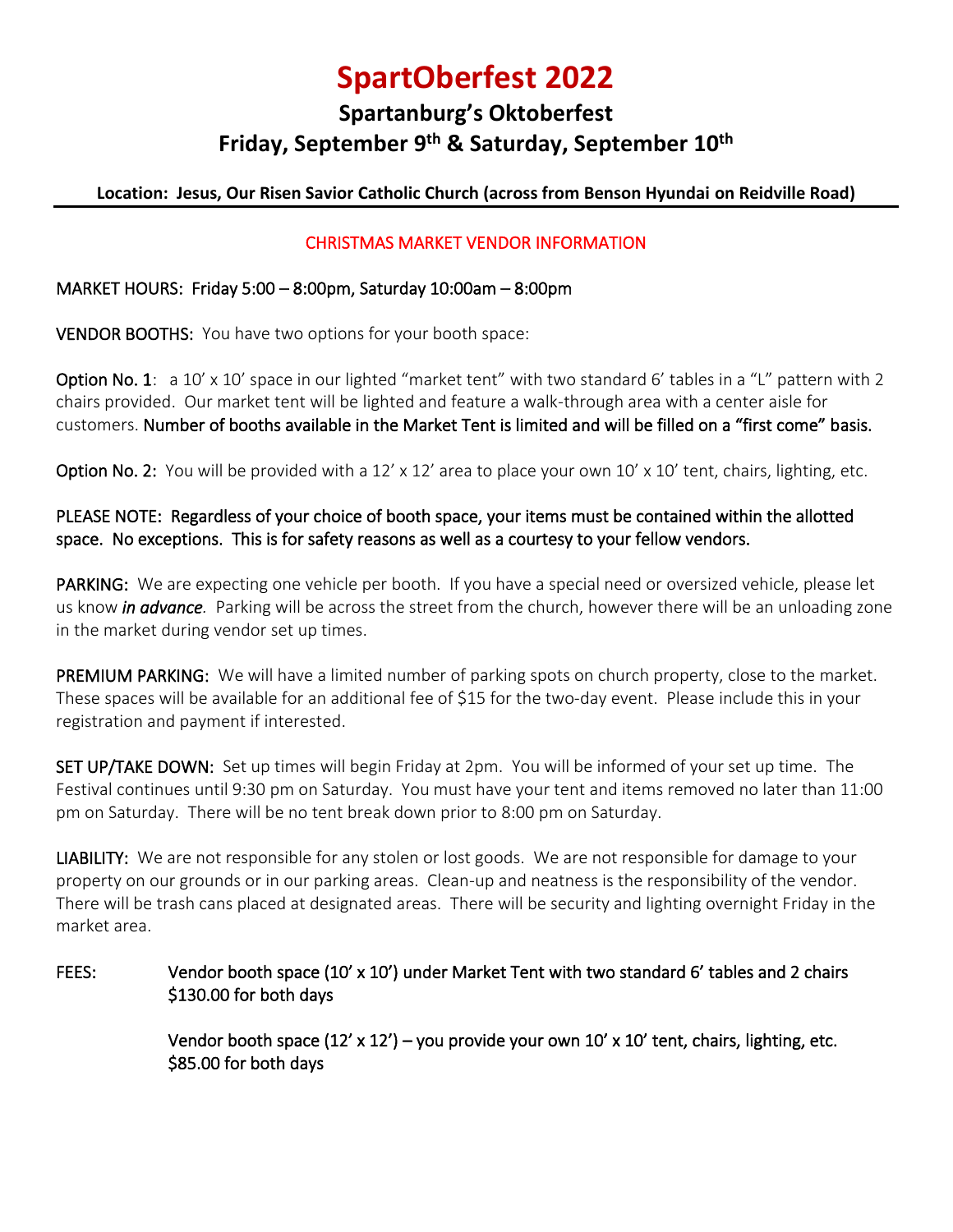Electricity: Electricity will be available for an additional

 charge of \$5.00. Note: not all booths will have access to an electrical outlet so you are encouraged to reserve a booth with electricity access early. You will also need to provide your own extension cords, etc.

> \*\*SPECIAL REPEAT VENDOR DISCOUNT<sup>\*\*</sup> If you were with us in 2021, discount the vendor booth rate by \$5.00. (\$125.00 or \$80.00)

We encourage all vendors to submit their applications and payment as soon as possible as space is limited. Additionally, when your application is accepted, your business name will go up on our social media sites as a confirmed vendor which will increase your exposure to customers.

All vendors will be provided a TOTAL of two meal/pretzel tickets and two beverage tickets per booth (not per person, not per day). Additional meal/beverage tickets will be available for purchase. Complimentary bottles of water will be available. Limited Wi-Fi will also be available. (You will be given login information at vendor check in on the first day of SpartOberfest)

We are delighted that you are joining us for this year's **SpariOberfest** and expect this to be our biggest year yet. Please remember spaces are limited and your spot is not guaranteed until we receive your application, signed Hold Harmless Agreement, and your payment. We reserve the right to decline applications to keep a balance of no more than 20% of any one type of business.

Please make your checks payable to JORS with SpartOberfest written in the memo section. Payment is due with your application. You can mail or email your application to:

 SpartOberfest Jesus Our Risen Savior 2575 Reidville Road Spartanburg, SC 29301

#### [amboris@yahoo.com](mailto:amboris@yahoo.com)

If you have any questions or require any additional information, please contact our Market Manager, Amy Boris @ 864-274-7276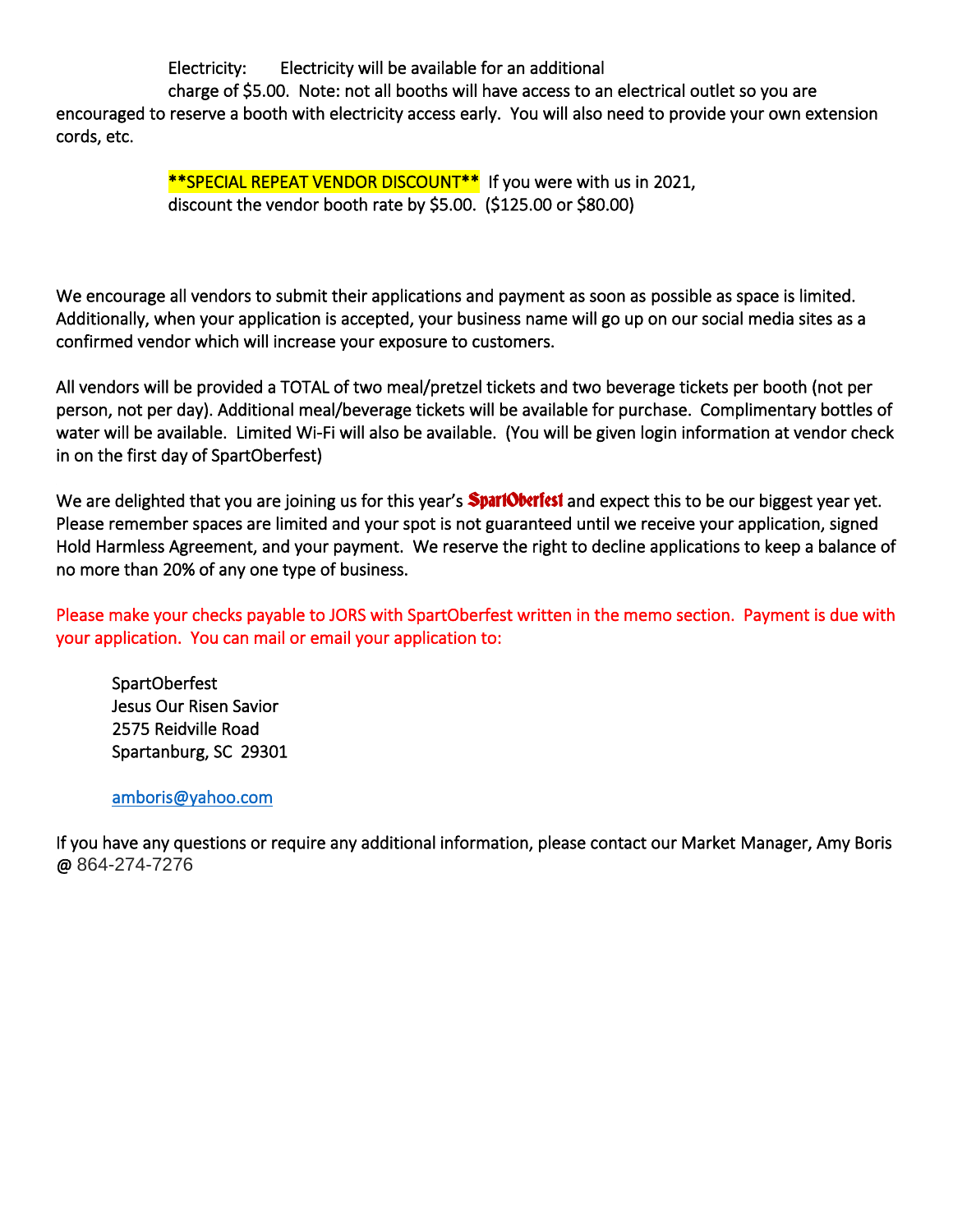# **SpartOberfest 2022**

Spartanburg's Oktoberfest

Location: Jesus, Our Risen Savior Catholic Church (across from Benson Hyundai on Reidville Road)

## CHRISTMAS MARKET VENDOR APPLICATION

Type of booth requested (please check one) – see descriptions on Vendor Info Sheet

|                              | <b>Market Tent</b>     | \$130.00 |
|------------------------------|------------------------|----------|
|                              | 12' x 12' booth space  | \$85.00  |
|                              | Electricity            | \$5.00   |
|                              | <b>Premium Parking</b> | \$15.00  |
| <b>Total Amount Enclosed</b> |                        |          |

 $\Box$  Please check here if you were with us in 2021